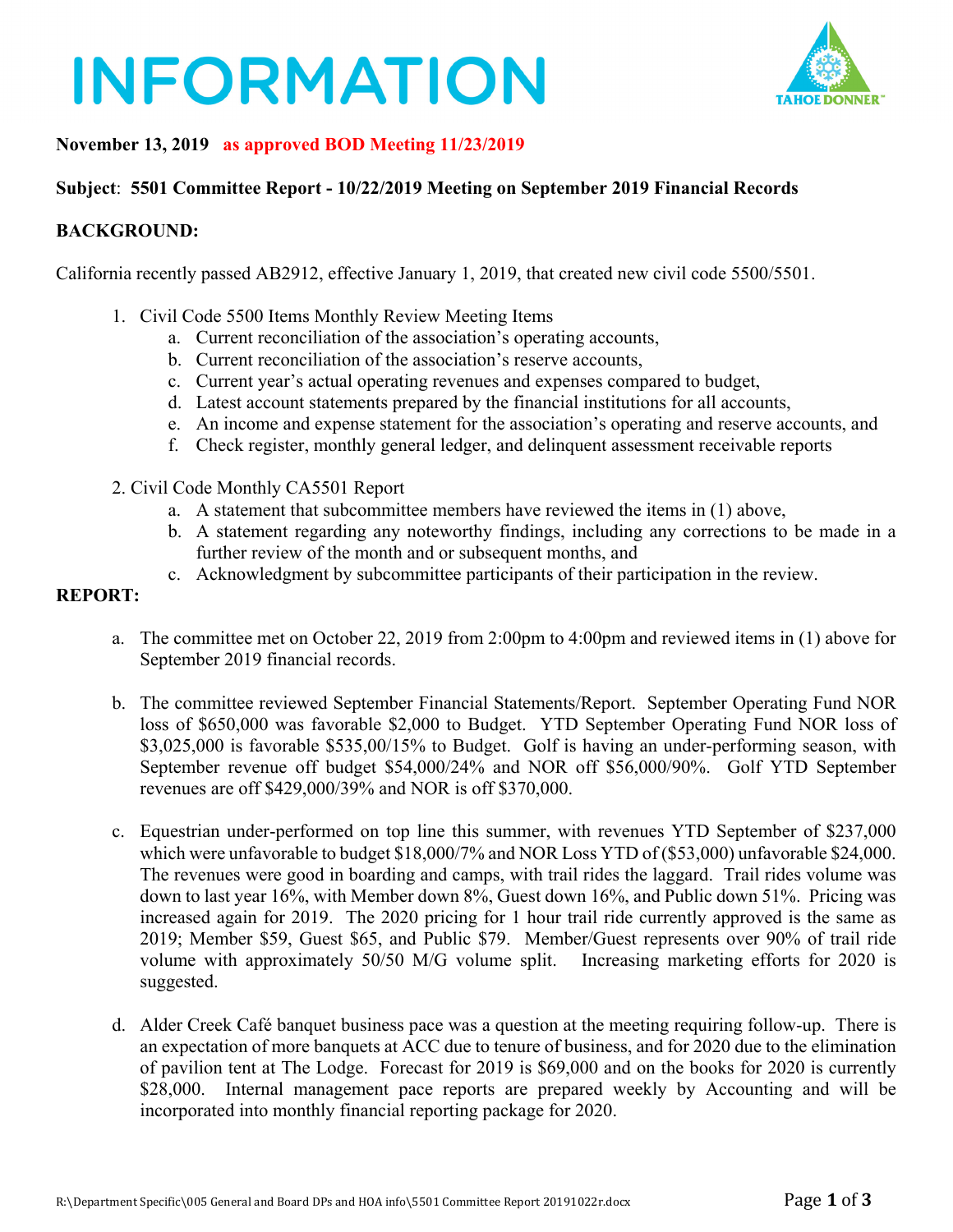## **INFORMATION**



- e. New Q3 Financial Briefing was reviewed, pages 20 to 32 of September Financial Report. Enhancements made over Q2. Each quarter the briefing will evolve with enhancements.
- f. The committee performed a review of September investments reconciliation and reporting. Investments remain heavy in US Treasuries and short on maturities. The investments subcommittee continues to evaluate the long-term strategy. Review noted no exceptions to compliance with current Investment Policy # 2015-5.
- g. The committee reviewed the trial balance, General Ledger, check register and supporting reconciliations. One random selection on check register was traced back through to General Ledger detail with no exceptions.
- h. The committee reviewed member delinquent accounts receivable reports. The significant age of certain member receivables and the related accounting was discussed. While some accounts are many years old, the amounts are protected with liens, and an allowance for doubtful accounts is recorded. This item will be reviewed by the auditors every year as part of the annual audit. Note, the full Board is briefed in executive session monthly on this matter.
- i. Other discussion items included:

Tennis late fall and basically free play courts was inquired as to why not staffing and charging. Operations response on 10/25….

We allow members to use the facility after closing for free by having members and guests visit our Member Services office to get the access code for the lock on our front gate of the tennis center. The reason this is free is the amount of court fees we would collect at this point in the season is nowhere near the cost of staffing our pro-shop. In addition, as a 501(c)4 to maintain our non-profit status we allow the high school to use the courts free of charge while their season is still active beyond our closing date. Our Director of Tennis is often in and out of the pro-shop during this time during which we are closed to finish work, collect member scans, sell equipment (mostly balls) and handle other needs. We occasionally have pros teaching private and group lessons of members and guests until the end of the high school season but most of the pros have already left.

Next week we will begin winterizing the facility, removing everything but a few nets, but leaving the combination lock for our members to benefit from the late season play while the weather still allows. We could staff the facility; however, the net would be a cost/loss; as most of the play are members on Recreation Fee/Pass.

#### Page 30 of September Finance Report.

Request to change the wording of '\$1.5m over policy target' to '\$1.5m over Operating Fund Contingency Reserve'. Request noted.

j. The committee noted no adjustments necessary to the September 2019 financial statements. Items for follow-up at a future date include the following:

#### Old, remains outstanding:

1. Follow up with Mountain Hardware and determine if we can obtain better than 5% discount on charges. Salmon met with Mountain Hardware and discussed our valued relationship and requested a review of our account. Mountain Hardware response a week later was they will be increasing our account discount from 5% to 10%. **This equates to approximately \$2,000 in annual savings.** [Salmon]